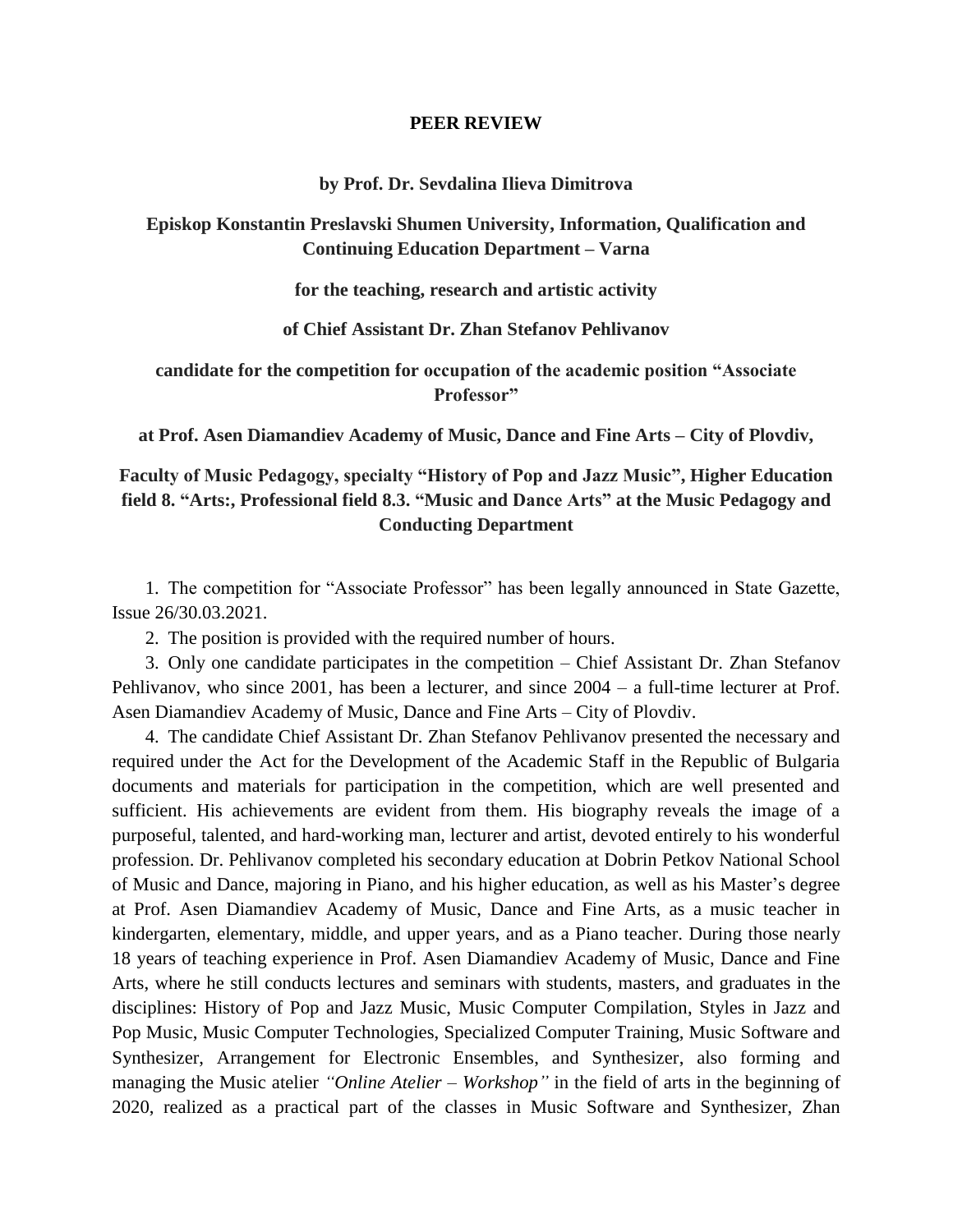Pehlivanov developed his potential and in 2020 successfully defended a dissertation on the topic: *"Modern Electronic Music Systems in the Preparation of Students of Pop and Jazz Music"*.

5. The research activity of Chief Assistant Dr. Zhan Stefanov Pehlivanov can be systematized in the following areas:

5.1. *Participation in projects –* The participation of Chief Assistant Dr. Zhan Pehlivanov in projects for scientific and artistic activities, shed light on another area of his achievements – the preparation of students, future music teachers, as well as their realization. *"Highly Professional Sound Recording Equipment, Meeting the Modern Standards for Sound Recording According to the Typical Training Activity and the Specifics of the Academy of Music, Dance and Fine Arts"* – 2010; *"Professional Sound Recording Software and Information Technologies – A Means of Activating the Practical and Applied Activities of Students of Music Pedagogy According to the Specifics of Their Education at the Academy of Music, Dance and Fine Arts"* – 2012; *"Software, Hardware, and Information Technology – The Basis of the Lecture Course in Sound Engineering in Accordance with the Specifics of Training at the Academy of Music, Dance and Fine Arts"* – 2013, are projects under his leadership. Also of interest is the project from 2021, in which Dr. Zhan Pehlivanov acted as a coordinator. The theme is engaging: *"Children's Song Festival"*, including a concert and a national academic competition for writing children's and school songs. The presented projects are also supported by rich photo evidence*.*

5.2. *Scientific publications* – after defending his doctoral dissertation, Chief Assistant Dr. Zhan Pehlivanov published the textbook *"History, Theory and Styles in Pop, Rock and Jazz Music. Digital Sound Technologies. Digital Audio Workstations"*, as well as three articles and reports published in specialized publications in the field of arts. They emphasize his professional commitment.

5.3. *Citations –* The scientific value of the musical and creative activity, its quality and application are confirmed by the eight citations of Zhan Pehlivanov by authors in monographs and collective volumes with scientific review*.*

*Contributions –* I accept the precisely made author's reference of the scientific contributions of the works and citations, presented by Chief Assistant Dr. Zhan Pehlivanov. I realize that it is very difficult to judge one's own creative achievements, but this is a matter of procedure that cannot be ignored.

6. Artistic and creative activity:

The teaching and research activity of Chief Assistant Dr. Zhan Pehlivanov at Prof. Asen Diamandiev Academy of Music, Dance and Fine Arts – City of Plovdiv, leave no doubt about the availability of sufficient employment and research, but make a strong impression on the scale and scope of the artistic and creative activity. Already popular and sought-after specialist, lecturer and artist, Chief Assistant Dr. Zhan Pehlivanov is a concert performer, artistic director, arranger, and producer of the Intro Quartet. The beginning dates back to 2001, when an idea of interpreting classical music in a modern arrangement dawned on him. He called it Intro. Over the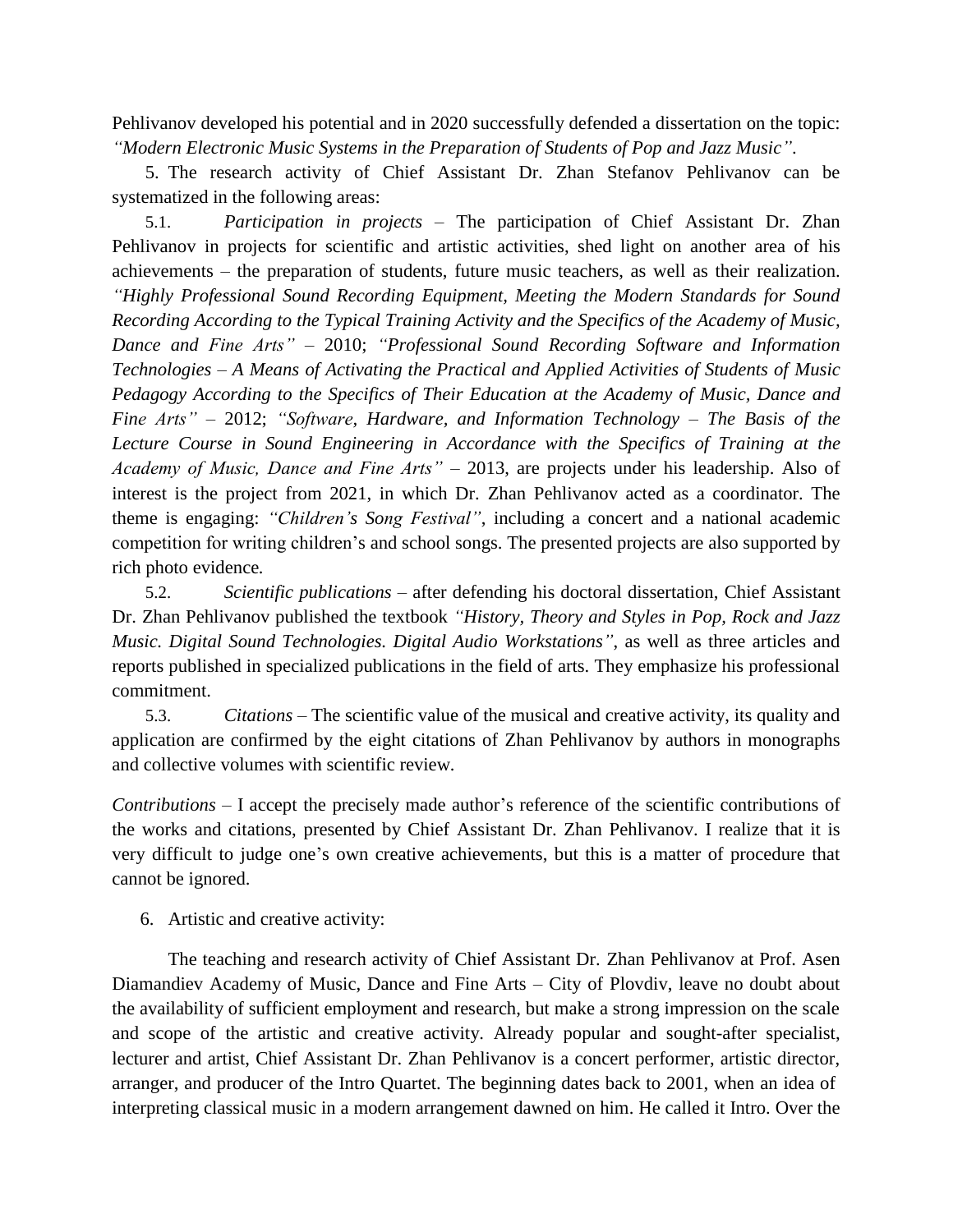years, he has increasingly experimented boldly in styles, sound, and stage presence. Trying to avoid an analogue with similar formations on the world stage, in 2005 the Intro Quartet began working with a brass section, including vocals in their pieces. The musical ideas, their arrangements, orchestrations, and realization are the work of Chief Assistant Dr. Zhan Pehlivanov – Artistic Director and Producer of the Intro Quartet. His performances followed quickly: the recordings of two singles in the Noculan Studio – Rotterdam, the Netherlands, commissioned by Universal Music – Berlin, as well as an original audio CD with participation of two representative groups of Prof. Asen Diamandiev Academy of Music, Dance and Fine Arts: the Intro Quartet and Lamico Band, in which he acted as an arranger and producer of the 5 pieces performed by the Intro Quartet, on the one hand. On the other hand – the numerous concert performances, proof of the active artistic and stage activity, as well as the professional competence of Dr. Zhan Pehlivanov, not only on Bulgarian, but also on world stages: 2003 – 2006: concert tours in Germany, the Netherlands, Dubai, Djibouti – Africa; 2007 in Vienna – *"Days of Sofia in Vienna"*; 2011 in Edirne; 2012 *"10 years INTRO & ELIKA"* – Ancient Theater – Plovdiv, where the concert began with a unique laser show and the unification of two arts – music and dance, as well as the inclusion of Stefka Blagoeva Choir of Plovdiv Boys and Youth; 2014 at the Bulgarian Embassy in Rome; 2018 – in Paris, a concert related to the Bulgarian EU presidency, organized jointly with the Embassy of the Republic of Bulgaria in France and the Ministry of Foreign Affairs of our country (due to the great interest, the concerts were two – for official guests from abroad and for the Bulgarian community); 2019 – concertperformance *"There is Such Country"* – Plovdiv, Complex-Hall SILA, with the participation of: the Intro Quartet and the Elika Representative Dance Ensemble, with the inclusion of musicians living among Bulgarian folklore from the Nazdravitsa Formation, who through music and dance fascinatingly told the story of a journey, boldly combining experience and our musical heritage and traditions; 2019 – the same concert-performance *"There is Such Country"* in an ancient castle of Barcelona; 2020 – concert at the Warsaw University.

The diverse in terms of genre creative and stage activity of Chief Assistant Dr. Zhan Pehlivanov – individual and joint, speaks of high professionalism. I would like to admit that I am pleasantly surprised by the level of artistic and creative thought and realization, the wealth of ideas and convincing authorial presence in each performance. A presence that stands out with its unique author's contribution!

From the presented videos and photos of spectacular concerts-performances, the creative inspiration and realization, with which Chief Assistant Dr. Zhan Pehlivanov skillfully masters the audience, are evident. It shows how much energy and empathy it infects and how deep it is in each stage performance. This is an indicator of mature professionalism and masterful mastery of the profession. This is evidenced by the wide range of teaching and artistic and creative activities.